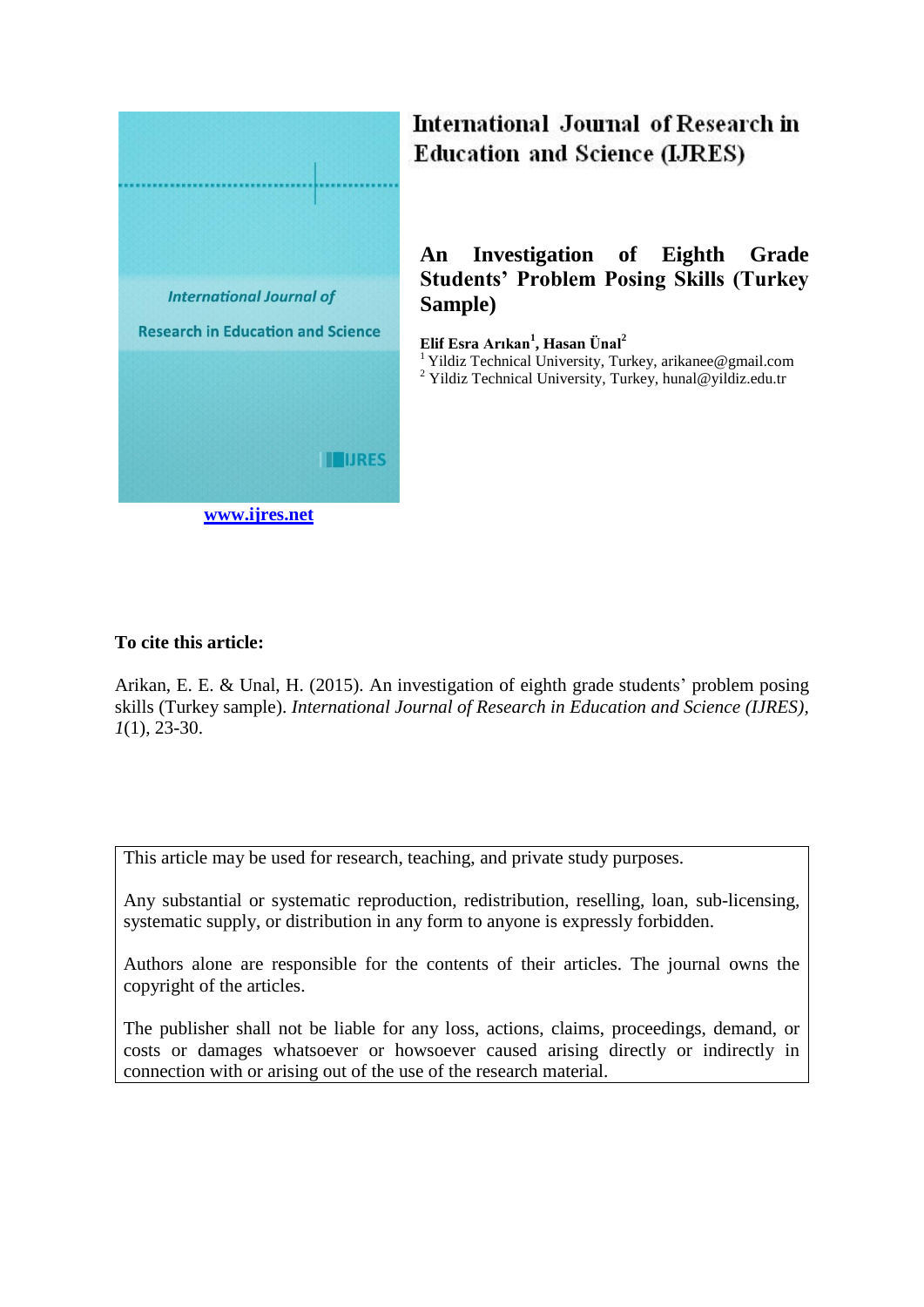

Volume 1, Issue 1, Winter 2015

## **An Investigation of Eighth Grade Students' Problem Posing Skills (Turkey Sample)**

**Elif Esra ARIKAN1\* , Hasan UNAL<sup>1</sup>** <sup>1</sup> Yildiz Technical University

## **Abstract**

To pose a problem refers to the creative activity for mathematics education. The purpose of the study was to explore the eighth grade students' problem posing ability. Three learning domains such as requiring four operations, fractions and geometry were chosen for this reason. There were two classes which were coded as class A and class B. Class A was consisted of successful students in comparison to class B in terms of mathematical acquisition. The study has been carried out by means of qualitative research. On the other hand, independent samples T test was used for obtaining statically inference. Moreover, chi-square test was used whether this students' problem posing ability is independent of mathematics topics.

**Key words:** Eighth grade students; Requiring four operations; Fractions; Geometry; Problem posing

## **Introduction**

-

Problem posing and problem solving are accepted in the center of mathematical thinking. It can be possible to approach a standard subject from a different standpoint by means of problem posing activity (Turhan, 2011). Teachers usually teach mathematics as they learned in past. But it is necessary to break the chain in terms of understanding of education for training students who are self-realized individuals (Ersoy, 2002). By reason of, students must be had an opportunity to pose their problems and investigate deeply a relevant topic in mathematics (Korkmaz, Gür & Ersoy, 2004). Some researchers have defended in line with their studies that problem posing activity must be situated in mathematics curriculum (Brown & Walter, 1993; Silver & Cai, 2005). Problem posing is inventive activity to be able to use in mathematics course. Problem posing refers to a mirror that reflects the nature and aspect of students' mathematical experiences (VanDenBrink, 1987). A similar result was reached by studies which were performed by primary teachers (Leung & Silver, 1997). Semantic structure in word problems is enriched by force of problem posing for primary students (Lee, 2002). Problem posing helps creative thinking to improve (Kilpatrick, 1987; Silver, 1997; Yuan & Sriraman, 2010). Also, students' problem solving abilities are improved when they examine solution of posed problem (Cai, 1998; English, 1997; Grundmeier, 2003). On the other hand, one of the most debated topics is whether a clear link between problem posing and problem solving. While a close relationship between problem posing and problem solving has been found by Arıkan and Unal, Cai and Hwang based on their studies, Silver et al. and Crespo have not found a strong correlation in their study (Arıkan & Unal, 2014; Cai & Hwang, 2002; Crespo, 2003; Silver, Mamona-Downs & Leung, 1996).

Problem posing activity makes a sensation; enables autonomous learning; diverse and flexible thinking; prevents misunderstanding and preconceptions; helps to deplete anxiety about mathematics learning by means of interactive learning environment (English, 1998). In literature, one of common students' difficulty is organization of given situations during problem solving, they try to solve problems by coordinating initial data excursively (Isik & Kar, 2011; Jitendra et al., 2007; Xin, 2007). Whether students have a complete comprehending of a concept can be determined by using problem posing activity.

Recently, many mathematics teachers realized the importance of generating or reformulating a problem as well as solving a problem in U.S. and Australia (NCTM, 2000; Skinner, 1991). Moreover, Australia Education Association emphasized that encouraging students to pose their problems is a vital factor in education (HSU, 2006). In Japan, open-ended problems were improved for upgrading mathematics education by using problem posing at all levels to university (Hashimoto, 1997).

<sup>\*</sup> Corresponding Author: *Elif Esra ARIKAN, arikanee@gmail.com*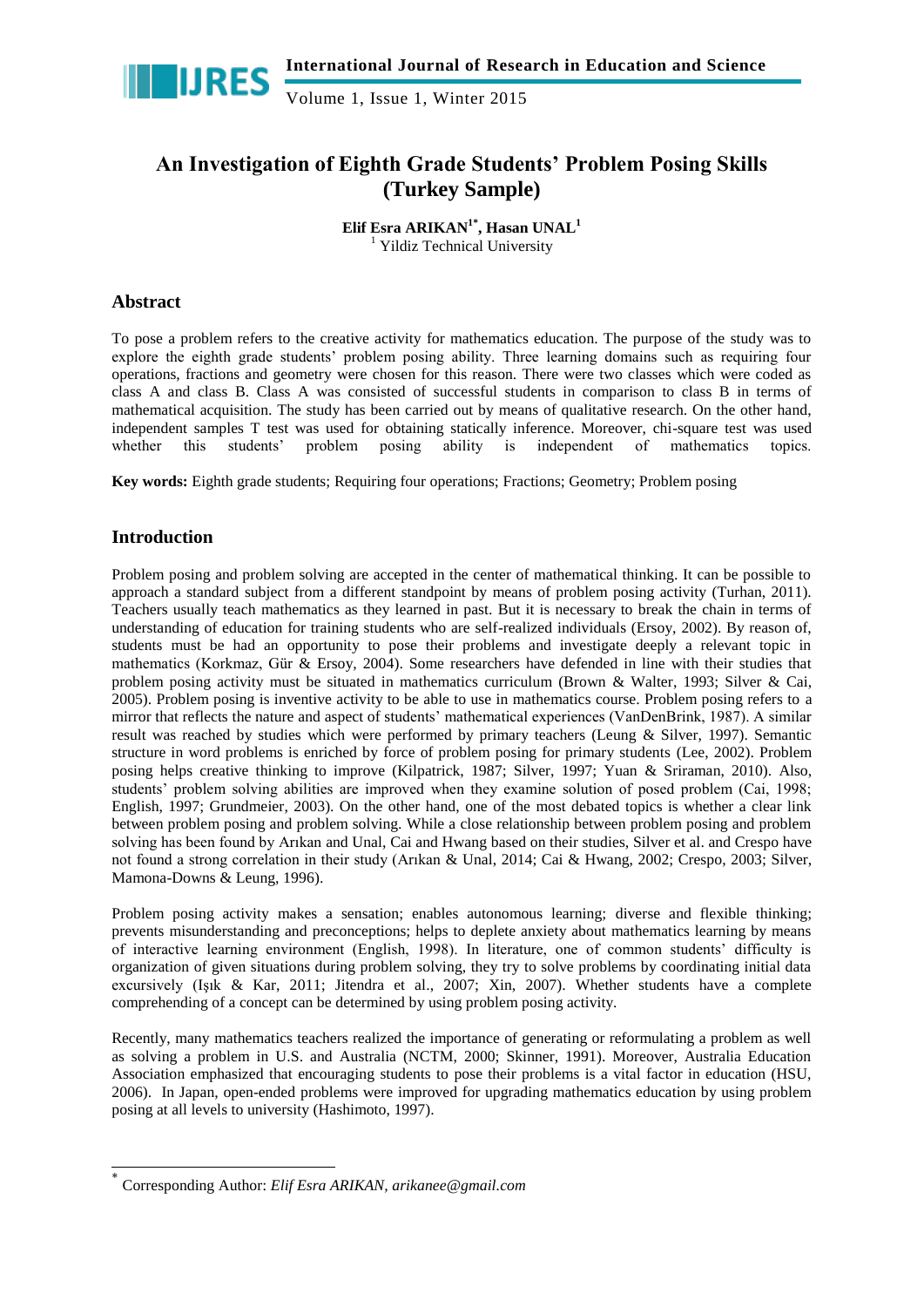Turkey like other countries made an education reform because of globalization. Therefore, new mathematics curriculum have been used since 2006 that it was reorganized in accordance with student centered education. Hereunder, students have found an opportunity to pose their problems (Kılıç, 2011). Mathematical educational programs in the sixth and eighth classes of the elementary schools; the students carry out finding a solution for the problems requiring fractional calculations as well as composing the problems themselves, they can pose the problems requiring a drawing of a figure during the operation of the solution.

They can solve the problems which are related with the around and the area of the planar regions as well as composing the problems themselves (MEB, 2009). In the curriculum which was conducted by The Ministry of National Education in Turkey, the importance of problem posing skills have been emphasized. But some teachers think that students are not interested in problem posing because of the fact that they are getting used to solve stereotype question as a test. As a result of this situation, teachers do not prefer to deal with problem posing activity (Dede & Yaman, 2005).

Problem posing situations were envisaged such as free (pose a problem which is difficult), semi-structured (pose a problem which is given by equation, photograph or figure) and structured (pose a problem which is reconstruction from initial problem or solution of problem) (Stoyanova & Ellerton, 1996).

Ellerton's the study was to compare eight high ability children and eight low ability children for problem posing. As a result, more talented students posed problems were more complex in comparison with less talented students. Therefore, Ellerton reported that there is strong correlation between problem posing and problem solving (Ellerton, 1986).

Abu-Elwan's the study was to develop of mathematical problem posing skills for prospective middle school teachers. Two groups were experiment; one group was control group. While one of experiment groups' students posed problems by "examining textbook problems", another experiment group' students posed problems by "semi-structured situation strategy". As conclusion, semi-structured situation was found more effective strategy to develop problem posing ability (Abu-Elwan, 1999).

With regard to math anxiety, posed a problem has been seen as motivated activity to students (Buerk, 1982; Baxter, 2005). Brown and Walter emphasized that problem posing is to overcome math phobia in their book "There is good reason to believe that problem generation might be a critical ingredient in confronting math anxiety because the posing of problems or asking a questions is potentially less threatening than answering them. The reason is in part a logical one. That is, when you ask a question, the responses "right" or "wrong" are inappropriate, although that category is paramount for answer to questions" (Brown & Walter, 2005).

Moses, Bjork and Goldenberg (1990) highlighted that classroom climate should be prepared for problem posing activity and mathematics teacher should encourage students to share their ideas about problem mutually. In accordance with this purpose, the researchers suggested 4 rules to teacher as follows:

- Ask students known, unknown and conditions of problem
- Help students to identify features of problem
- Foster students to not fear using uncertain situations and pose an easy problem
- Create an environment for students to play a mathematical game which can be changed in any form.

In Dickerson's study, five different instructional approaches were implemented for improving students' problem solving ability in line with purpose of doctorate thesis. Problem posing for three groups and problem solving for two groups were executed. First group: combination of problem posing interventions which were structured, acting-out, what-if-not and open-ended strategies, Second group: problem solving intervention by teacher, third group: problem solving intervention by researcher, fourth group: structured problem posing implementation, fifth group: what-if-not problem posing implementation. It was emphasized that problem posing approaches were an effective way to raise the successful of problem solving of students. In terms of gender differences, the results showed that while females were more successful than males in Group 2 and 3, the exact opposite was the case for Group 1, 4 and 5 (Dickerson, 1999).

Stickles (2006) purposed to identify kind of posed problems by pre-service and in service teachers. The participants posed problems according to statement (generation) and a given problem (re-formulation) for this reason. Generated problems were classified as specific goal, specific goal problem-added information, specific goal problem-initial condition manipulation, specific goal problem-initial condition manipulation, added information, general goal problem, added information.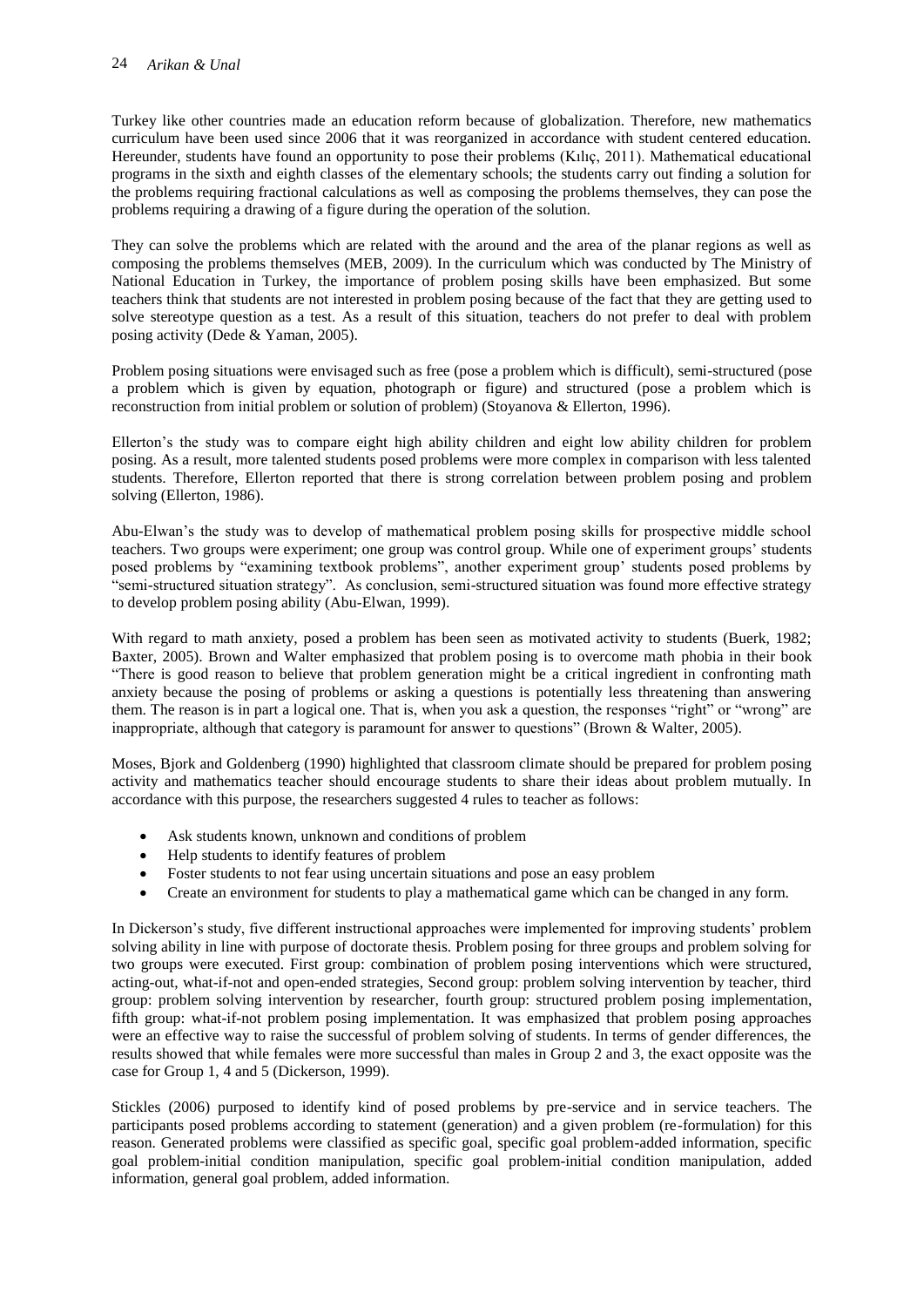Reformulated problems were categorized as add information, change the context, combination, equivalent wording, change the given, change the wanted, extension, simplified problem, switch given and wanted. Also, Stickles found a strong relationship between experience and problem posing skill (Stickles, 2006).

Yuan (2009) examined a relationship between creativity and problem posing ability in doctorate thesis. In accordance with the purpose of study, two groups of high school students from Shangai and Jiaozhou in China and one group of high school students from U.S. participated in the research. According to result of this research, expected relationship between creativity and problem posing ability was only found in Jiaozhou group (Yuan, 2009).

In our study, we tried to monitor eighth grade students' problem posing ability according to operations, fractions and geometrical measures.

### **Method**

#### **Participants**

Participants of the present study were 46 eighth grade students. There were two groups which were class A and class B. Students of Class A had been more successful in mathematical problem solving compare to students of Class B

#### **Research Questions**

This study has been shaped around two questions that were

- Which subject force to students during the problem posing activity?
- Is there any significant difference between class A and class B in terms of problem posing ability?

#### **Data Collection**

Three mathematics teachers and three associates in education faculty opined to en-sure the study's reliability and validity. The participants were presented worksheet which was three semi-structured problem situations and then they were asked to pose three for each such as four operations, fractions and geometry problems. Also, students were asked whether they received support apart from school. During the implementation, both of researcher and mathematics teacher made an observation and took notes separately. Namely, observation and written material was used for the study. Therefore, this study has been carried out as qualitative research (Yıldırım & Şimşek, 2008). Survey method and direct observation were used for data collection tool.

#### **Data Analysis**

Descriptive analysis was used since the study was tackled in all its parts and in its natural environment. Students' responses were analyzed as correct or incorrect. In the final, statistical analysis (independent T test) was applied for identifying difference between class A and class B. Students' responses were assessed as correct or incorrect. Moreover, chi-square test for 3x3 table was used whether problem situations and mathematics topics are independent.

### **Results and Discussion**

After the study was executed as paper-pencil-test, responses which belongs to class A and class B were presented respectively in Table 1 and Table 2.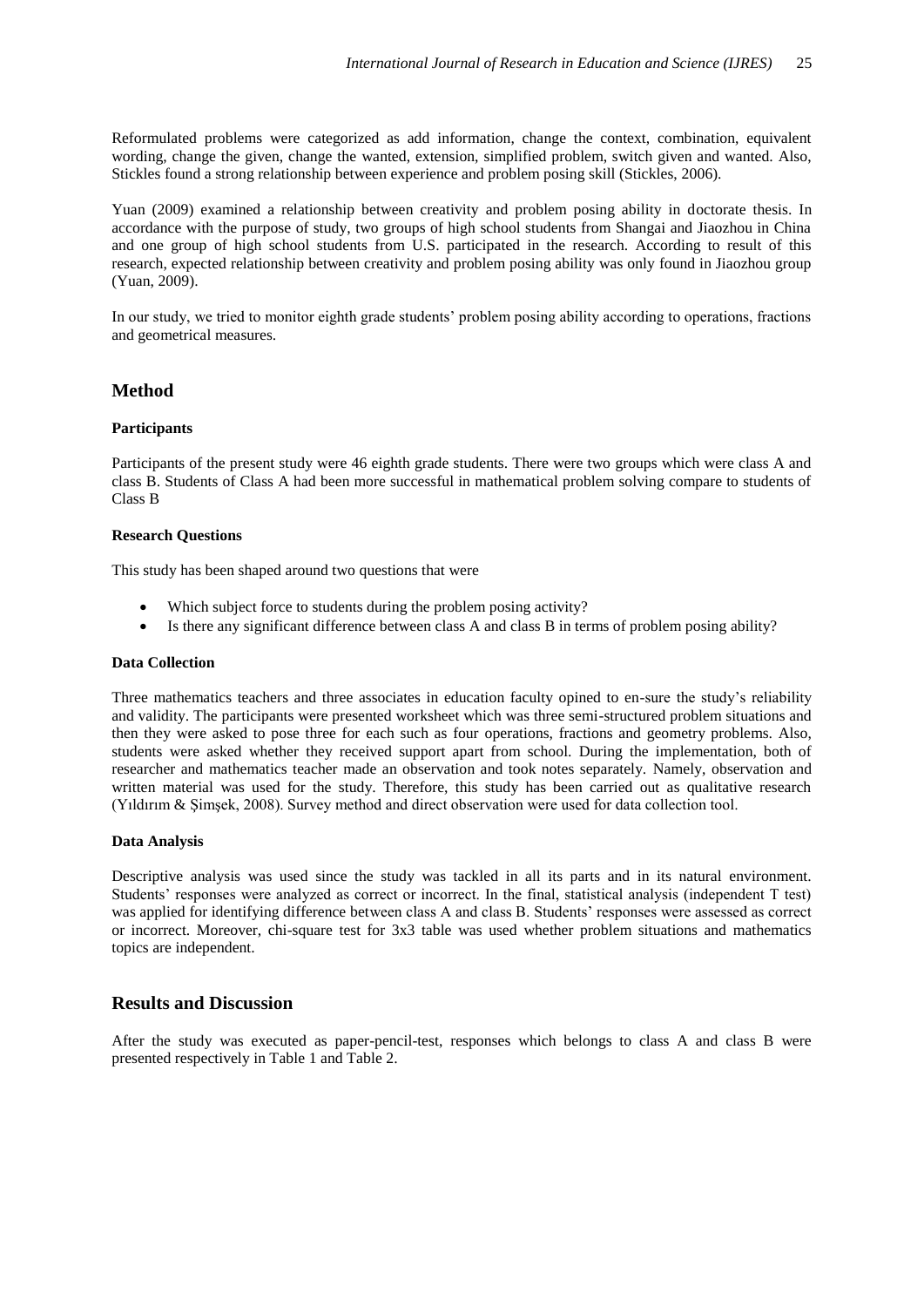| I able 1. INHING OF POSCO PRODUCTIS BY CRASS A                |                                                                                                   |                                                                     |                                                                                                                          |  |
|---------------------------------------------------------------|---------------------------------------------------------------------------------------------------|---------------------------------------------------------------------|--------------------------------------------------------------------------------------------------------------------------|--|
| Learning subdomains/semi-<br>structured problem<br>situations | $9x4=36$<br>$36 \div 3 = 12$<br>Pose a problem<br>such that its<br>solution is above<br>mentioned | Pose a problem<br>such that its<br>responsive is<br>above mentioned | 12<br>(3)<br>$ 4\rangle$<br>$\left  1 \right\rangle$<br>Pose a problem according to<br>pattern models above<br>mentioned |  |
| Requiring four operations                                     |                                                                                                   |                                                                     | 14                                                                                                                       |  |
| <b>Fractions</b>                                              | b                                                                                                 | b                                                                   |                                                                                                                          |  |
| Geometrical measures                                          | 10                                                                                                |                                                                     |                                                                                                                          |  |

#### Table 1. Number of posed problems by class A

When examining the number of posed problems related with according to learning subdomains, while twenty one students' worksheets were identified properly, seven students' papers were not incorporated in the study because of empty.

Four students for first situation, one student for second situation and three students for third situation answered correctly. On the other side, five students for requiring four operations, two students for fractions and two students for geometrical measures replied accurately. One student follows all problem situations correctly.

| Table 2. Number of posed problems by class B                  |                                                                                                   |                                                                     |                                                                                              |  |
|---------------------------------------------------------------|---------------------------------------------------------------------------------------------------|---------------------------------------------------------------------|----------------------------------------------------------------------------------------------|--|
| Learning subdomains/semi-<br>structured problem<br>situations | $9x4=36$<br>$36 \div 3 = 12$<br>Pose a problem<br>such that its<br>solution is above<br>mentioned | Pose a problem<br>such that its<br>responsive is<br>above mentioned | (2)<br> 3 <br>(4)<br>(1)<br>Pose a problem according to<br>pattern models above<br>mentioned |  |
| Requiring four operations                                     | 13                                                                                                | 13                                                                  | 20                                                                                           |  |
| Fractions                                                     | 4                                                                                                 |                                                                     |                                                                                              |  |
| Geometrical measures                                          |                                                                                                   | 10                                                                  |                                                                                              |  |

Twenty five of thirty one students' papers were analyzed and the rest of them were removed from the study because of empty. In this class, two students for first problem situation, seven students for second problem situation and seven students for third problem situation responded rightly. On the other hand, seven students for requiring four operations, three students for fractions and three students for geometrical measures answered correctly.

With respect to observations of mathematics teacher and researcher, common opinions were manifested. First of all, the most forced subject to students was fractions. Many students generated problem like that" I have 4 m coating. If 5/3 of it is flawed, then how many meters coating do I have?", "I have six slices pizza. If I eat 4/1, then how many slices do I have?" and "4/3 of 150 km way I run. How many km do I run to finish?". For this reason, mathematics teacher expressed that students had not comprehended fractions completely. An intervention was not executed for class A but motivation was used for class B students. For instance, class B students exchanged ideas each other, discussed real life problems, used probability to pose problems and were active during the implementation. Mathematics teacher emphasized "I would like to say in accordance with tables and our observations, class A students assumed that they can generate a problem if and only if their problem solving they had to remember problems which problem solving experiences are evoked. However, class B students were so relax in execution. It was surprised to me that they tried to construct a problem of probability which had been treated freshly. They were not obsessed with their problem solving experiences. Moreover, I recognized they had not comprehended to have a grasp of fractions. Therefore I have decided to lecture of fractions to fifth grade students by using materials". When researcher asked to mathematics teacher how often they implement problem posing activity during the mathematics lesson, she answered that "if we have enough time at the end of the course, we do problem posing activity. In other words, we solely execute due to complete course subjects on time".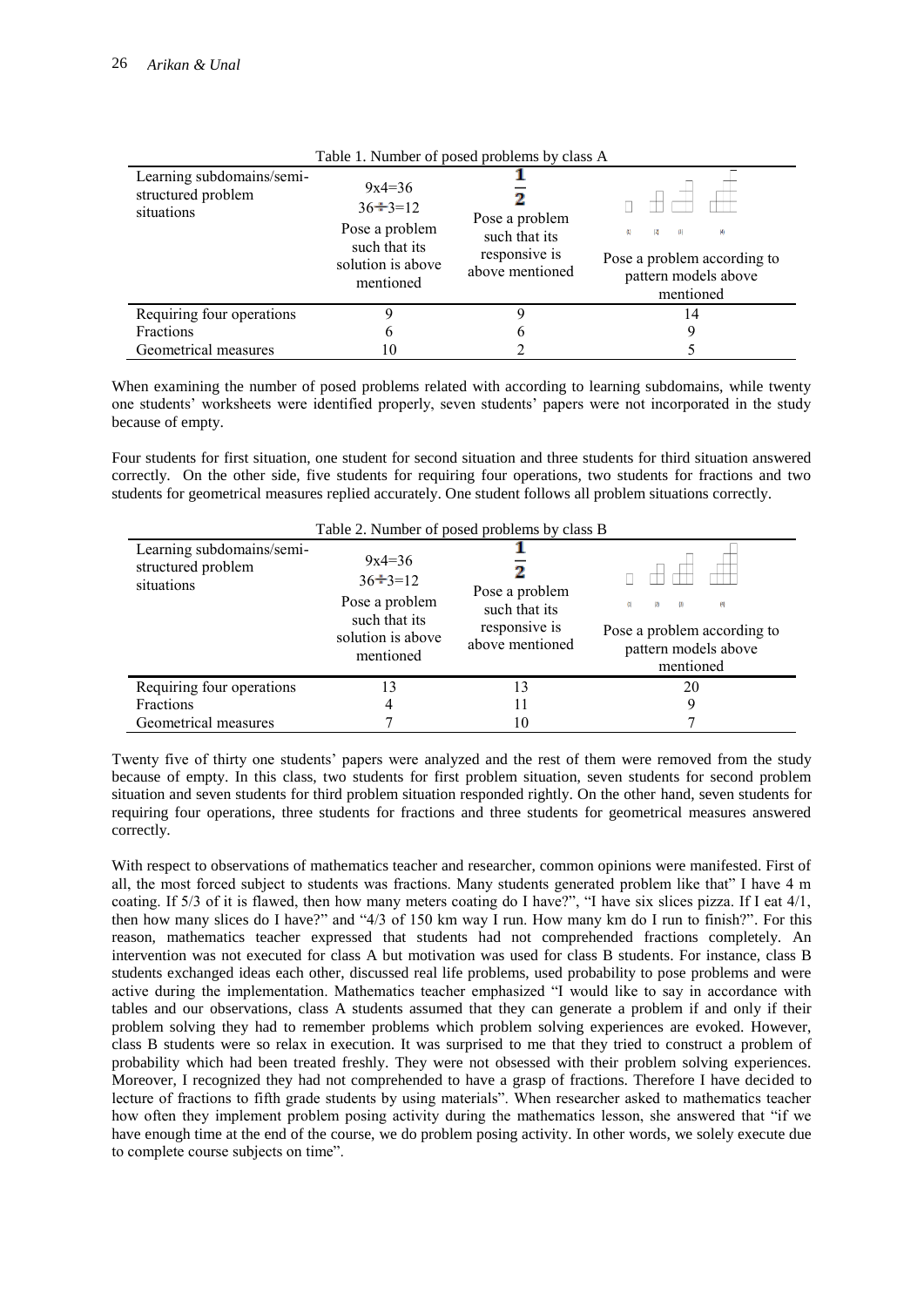Indeed, the teacher's observation about students' comprehending of fraction is line with the result found by Silver. Silver mentioned that problem posing enables insight into students' understanding (Silver, 1993).

According to statistical independent samples T test, significant 2-tailed score was 0, 618 with 95% confidence interval. Hence, there is no significant difference between class A and class B although class A students more successful then class B students in mathematics exams. Problem posing facilitates students to study as a team and to discuss mathematically (Schiefele, 1991). Class B studied as a team and they found themselves in pleasure during problem posing for this reason.

It can be examined posed problems by students in terms of mathematical and linguistically and complexity.

#### Table 3. An example of first question according to geometry problem

| Bir aduncion 9 cm did 4 sections center Busta A woodsman has 4 woods which each of them are 9 |                                                 |
|-----------------------------------------------------------------------------------------------|-------------------------------------------------|
| We lear poure alustron . Bu halma her 3 soutimine                                             | cm. He creates a square by means of banding     |
| ler Mun bayonsa toplan bac Num bayar                                                          | together and he put a candle in per every 3 cm. |
|                                                                                               | Then, how many candles he put?                  |

#### Table 4. An example of second question according to fraction problem

| $\frac{81628\times10^{16}}{10^{16}}$ havaya at loss, derevinds of the segurin tel say colorados $\sqrt{61}$ A dice is thrown into the air. What is the probability |  |
|--------------------------------------------------------------------------------------------------------------------------------------------------------------------|--|
| $n$                                                                                                                                                                |  |
|                                                                                                                                                                    |  |

#### Table 5. An example of third question according to fraction problem

| 10 dimeter 10 level day sin dividends to significant lines in forth step of a pattern. 2/10 of |                                                         |
|------------------------------------------------------------------------------------------------|---------------------------------------------------------|
| briggings geil dolor se locinat bopnings dairek Soman know                                     | these blocks are painted by Bordeaux. If the rest of    |
| $\frac{8}{10}$ koetin                                                                          | blocks are painted by dark blue, then what is the ratio |
|                                                                                                | of dark blue blocks to full blocks?                     |

#### Table 6. An example of third question according to geometry problem

|                                                                           | Brompile il sumeri Legarin paresi toplan l'en dir. Legandali legalin Circumference of the square is 4 cm in first step of a |
|---------------------------------------------------------------------------|-----------------------------------------------------------------------------------------------------------------------------|
| ceres 12 m dic, île zomești Lapenin carresi (le 2 san dece lenderin ceres | pattern and circumference of the squares is 12 cm in                                                                        |
|                                                                           | second step of the pattern. What is the difference                                                                          |
| fort keeting                                                              | between first and second steps of the pattern?                                                                              |

When examining problems in Table 3, 4, 5 and 6, students posed problems a lower level than expected. It may be caused that students have not been familiar to problem posing activity. Giving chance to students for writing their own problems, many of linguistic difficulty may be cut down (Bums & Richards, 1981; Resnick & Resnick, 1996; Wright & Stevens, 1980). The writing aspect of problem posing assists students' communication skills (Burton, 1992; Matz & Lerer, 1992).

Students should have an opportunity to create their problems. Because problem posing provides autonomous learning, a sense of ownership of mathematics, to foster creative thinking and to improve fluency in mathematical language (Nohda, 1995).

While  $H_0$ = problem posing situations and mathematics topics which are executed in this study was independent, H1= this two qualitative variables are not independent. According to chi-square test, because of  $\gamma$ 2=5.08, H<sub>0</sub> has been accepted. Therefore, it was not determined that problem posing situations and mathematics topics are two dependent qualitative variables.

#### **Conclusion and Implications**

Eighth grade students posed word problems according to geometrical measures and fractions. Actually, in Turkey, problem posing is a new topic. Therefore, these students generated with their sentences problems at first time. Even if a student is not able to solve a problem, she/he can pose her/his own problem. While some researchers found a correlation between problem solving and problem posing, the others did not find it. Therefore, problem posing ability may be affected by other factors.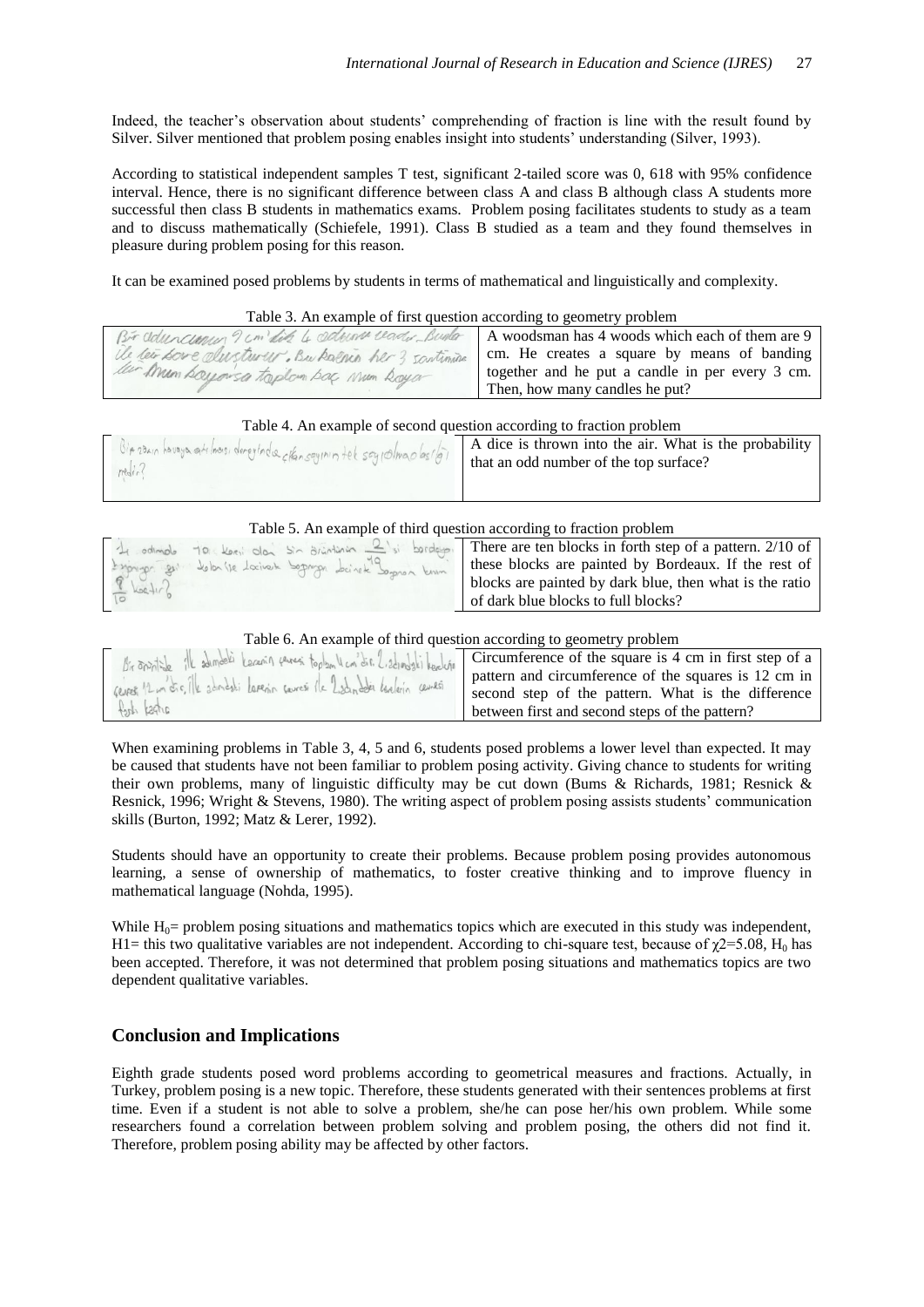#### 28 *Arikan & Unal*

One of these factors might be motivation. For example, in our study, although Class B students were not good at problem solving, they were accomplished with the Class A. Teachers can find their students incapable to solve a problem. For this reason, they do not prefer their students to pose a problem because of waste of time. But if we want to our students to solve their problems, problem posing is very important activity to think creatively and critically. Therefore, teacher should foster students to pose a problem consistently. Namely, motivation is used for posing a problem.

Transferring of calculation based knowledge by means of teaching rules sequences creates a perception that mathematical subjects are independent from each other. There have been two different solution finder who solves the mathematical problems; master and apprentice. While the master reaches to a solution by means of making an activity based on his or her conceptional knowledge for the problems he or she is working on, the apprentice tries to ask him or herself whether he or she has been faced with the similar situation or problem before. That's why the creation of the conception learning is to be provided and as a result of this action, the student has to find out a required meaning for the calculation that he or she has directly been involved in.

Concerning this issue, two concepts which are fractions and length-area measures can be given as example. Rational (fractional) numbers are abstract concept for secondary school students. When students learn new knowledge, they build it on old knowledge (Yağbasan & Gülçiçek, 2003). In other words, the learning gap effects mathematics instruction. Students should mingle with concrete materials related mathematics subject instead of solving complex operations. For this reason, students need many concrete experiences by the means of using materials such as numerical axis (fraction bars), area models (pizzas) and solid models (rainbow cubes, orange and bread etc.) (Baki, 2008). This case is the same for geometrical measures. Geometry lessons can be supported by virtue of computer programs such a sketchpad.

The teacher emphasized motivation factor during conversation. Motivation has been accepted as energy to achieve the objective. Since learning requires effort, motivation plays an important role. One of components of the motivation to learn is external motivators. Students must feel themselves to have opportunities for sharing their responses and thoughts freely (Frith, 1997). Learning environment must be designed for students to exchange of views and students feel relaxed during the process. In the study, motivating students affected their problem posing performance (for class B).

Although Class B was better than Class A in terms of problem posing according to fractions and geometrical measures, chi-square test shows that problem posing ability is independent of areas of mathematics. As mathematics teacher mentioned that problem posing requires thinking rather than memorization because of open-ended process. But class A students' making sense of problem posing was related to their past experiences with problem solving. Also, problem posing was depicted as an assessment tool by the teacher to obtain students' acquisitions about mathematics concepts. Similar result was specified by Lin and Leng (2008). Based on their study, a teacher can gain pattern about his/her students' mathematical thinking and learning by using problem posing activity.

Mathematical experiences are necessary but not sufficient condition for problem posing. Although class A students more capable than class B students for mathematical content knowledge, the result of the implementations had no significant difference. Because class A students neither eager nor curious during the problem posing activity. They only wanted to solve problems. Also they perceived problem posing as exercise questions. There-fore they forced to themselves to remember test questions. It may be defined as a vicious cycle. Mathematics teacher passed her opinion for problem posing that it is useful activity to identify students' mathematical accumulations and to be used as an assessment tool. Namely, problem posing let teachers to obtain information about students' mathematical learning and thinking.

It must be mentioned that students' problem posing skills are concerned with their teachers' approaches to posing a problem. It was explained that teachers have difficulty because of inexperience or limited experience in problem posing activity (Rizvi, 2004). For this reason, teachers should mingle with problem posing as far as possible. On the line, problem posing activities should be executed in education faculty. Posed problems can be examined in terms of creativity, originality and complexity.

In the present study, students were limited on fractions. Actually, many applications are used by developing technology in schools. Using technology simplifies teachers' work for students' intuitive understanding and making sense of fractions. Another notable point is time. Problem posing activity should be allocated time in mathematics curriculum. Cross-national studies may be carried out later on sub domain subjects like fractions and geometrical measures.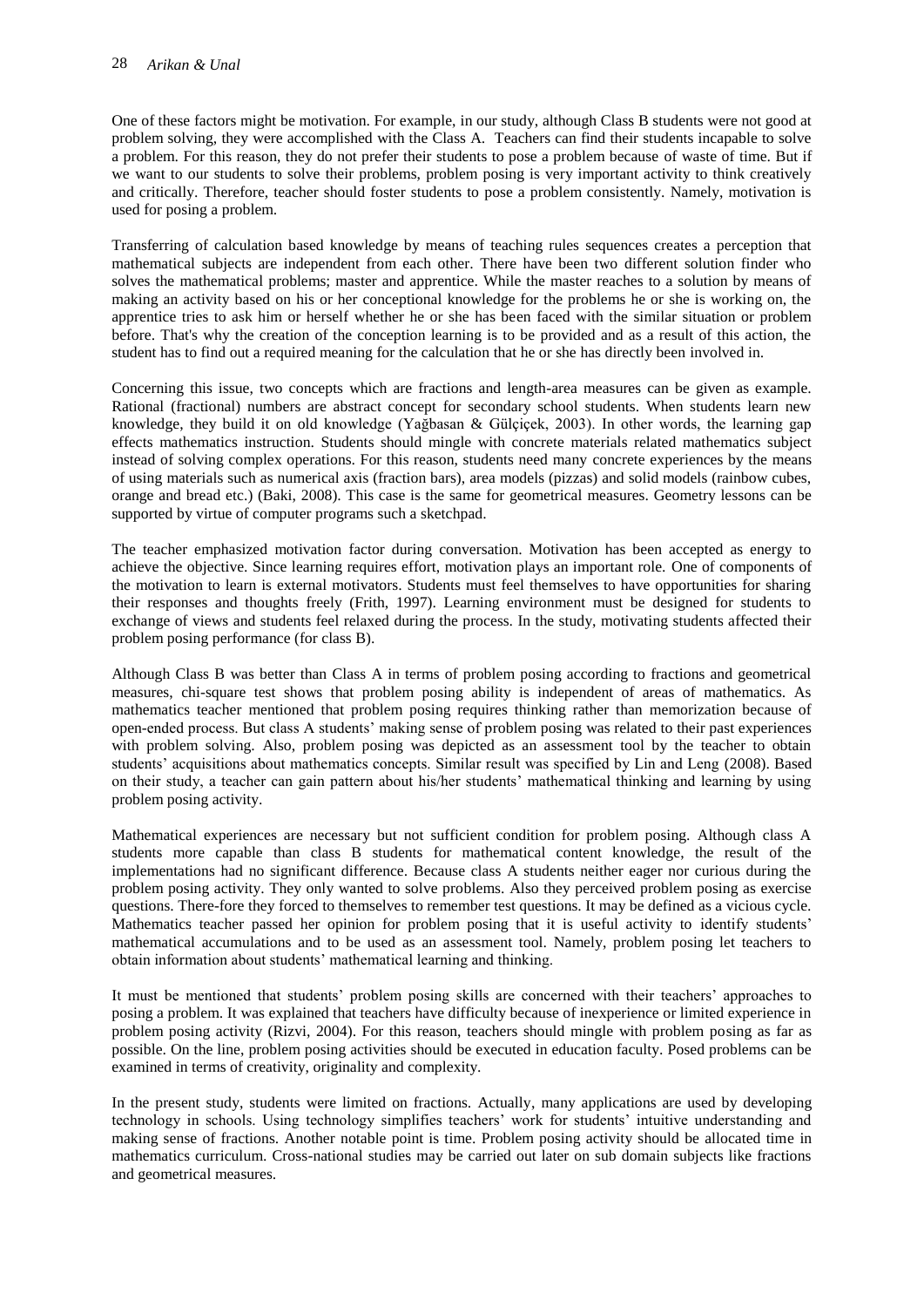#### **References**

- Abu-Elwan, R. (1999). The development of mathematical problem posing skills for prospective middle school teachers. In A. Rogerson (Ed.) *Proceedings of The International conference on Mathematical Education into the 21st Century: Social Challenges, Issues and Approaches*, *2*, 1-8, Cairo, Egypt.
- Arıkan, E.E. & Ünal, H. (2014). Problem posing and problem solving ability of students with different socio economics levels. *International Journal of Social Science Research*, *2*(2), 16-25.
- Baki, A. (2008). *Kuramdan uygulamaya matematik eğitimi*. Ankara: Harf Eğitim Yayıncılığı.
- Baxter, J.A. (2005). Some reflections on problem posing: A conversation with Marion Walter. *Teaching Children Mathematics,12*(3), 122-128.
- Brown, S.I. & Walter, M.I. (1993). *Problem posing: Reflection and application*. Hilsdele, NJ: Erlbaum Associates.
- Brown, S.I. & Walter, M.I. (2005). *The art of problem posing*. Mahwah, NJ: Lawrence Erlbaum Associates.
- Buerk, D. (1982). An experience with some able women who avoid mathematics. *For the Learning of Mathematics, 3*(2), 19-24.
- Bums, M. & Richards, K. (1981*).* Making sense out of word problems*. Learning, 9(*6), 26-32.
- Burton, G. (1992). Using language arts to promote mathematical learning. *The Mathematics Teacher*, *3*(2), 26- 31.
- Cai, J. (1998). An investigation of U.S. and Chinese students' mathematical problem posing and problem solving. *Mathematics Education Research Journal, 70*(1), 37-50.
- Crespo, S. (2003). Learning to pose mathematical problems: Exploring changes in preservice teachers' practices. *Educational Studies in Mathematics*, *521*, 243–270.
- Cai, J. & Hwang, S. (2002). Generalized and generative thinking in US and Chinese students' mathematical problem solving and problem posing. *Journal of Mathematical Behavior*, *21*, 401–421.
- Dede, Y. & Yaman, S. (2005). Matematik öğretmen adaylarının matematiksel problem kurma ve problem çözme becerilerinin belirlenmesi. *Eğitim Araştırmaları Dergisi*, *18*, 41-56.
- Dickerson, V.M. (1999). *The impact of problem-posing instruction on the mathematical problem-solving achievement of seventh graders.* (Unpublished doctoral dissertation). University of Emory, Atlanta.
- Ellerton, N.F. (1986). Childeren's made-up mathematics problems. *A new perspective on talented mathematicians. Educational Studies in Mathematics*, *17*, 261-271.
- English, L.D. (1997). The development of fifth-grade children's problem-posing abilities. Ed*ucational Studies in Mathematics*, *34,* 183-217.
- English, L.D. (1998). Children's problem posing within formal and informal contexts. *Journal for Research in Mathematics Education*, *29*(1), 83-106.
- Ersoy, Y. (2002). Bilişim teknolojileri ve matematik eğitimi-II: Köklü yenilikler ve bilişsel araçların etkileri. Matematik etkinlikleri, 24-26 Mayıs 2001, matematik sempozyumu kitabı (Düz: O. Çelebi, Y. Ersoy & G. Öner), 78-86. Ankara: Matematikçiler Derneği Yayınları.
- Frith, C. (1997). *Motivation to Learn*. Retrieved 16.01.2014 from http://general.utpb.edu/FAC/keast\_d/Tunebooxs/pdf/Motivation.pdf.
- Grundmeier, A.T. (2003). *The effects of providing mathematical problem posing experiences for K-8 Preservice Teachers: Investigating teacher's beliefs and Characteristic of posed problems* (Unpublished doctoral dissertation). University of News Hampshire, USA.
- Hashimoto, Y. (1997). The methods of fostering creativity through mathematical problem solving. *International Reviews on Mathematical Education, 3*, 86-87.
- HSU, S.C. (2006). *A learner-ınitiating tutoring system with cognitive knowledge for understanding word problems*. (Unpublished doctoral dissertation). National Yunlin University of Science and Technology, Republic of China, Taiwan.
- Işık, C. & Kar, T. (2011). İlköğretim 6, 7 ve 8. sınıf öğrencilerinin sayı algılama ve rutin olmayan problem çözme becerilerinin incelenmesi. *Ahi Evran Üniversitesi Eğitim Fakültesi Dergisi*, *12*(1), 57-72.
- Jitendra, A.K., Griffin, C.C., Deatline-Buchman, A., & Sczesniak, E. (2007). Mathematical word problem solving in third-grade classrooms. *The Journal of Educational Research*, *100*(5), 283-302.
- Kılıç, Ç. (2011). İlköğretim matematik dersi (1-5 sınıflar) öğretim programında yer alan problem kurma çalışmalarının incelenmesi. *Mersin Üniversitesi Eğitim Fakültesi Dergisi, 7*(2), 54-65.
- Kilpatrick, J. (1987). *Problem formulating: where do good problems come from?* In A.H. Schoenfeld (Ed.), Cognitive science and mathematics education, 123-147. Hillsdale, NJ: Lawrence Erlbaum Associates.
- Korkmaz, E., Gür, H., & Ersoy, Y. (2004). Problem kurma ve çözme yaklaşımlı matematik öğretimi II: Öğretmen adaylarının alışkanlıkları ve görüşleri, *Matematikçiler Derneği Bilim Köşesi*. www.matder.org.tr.